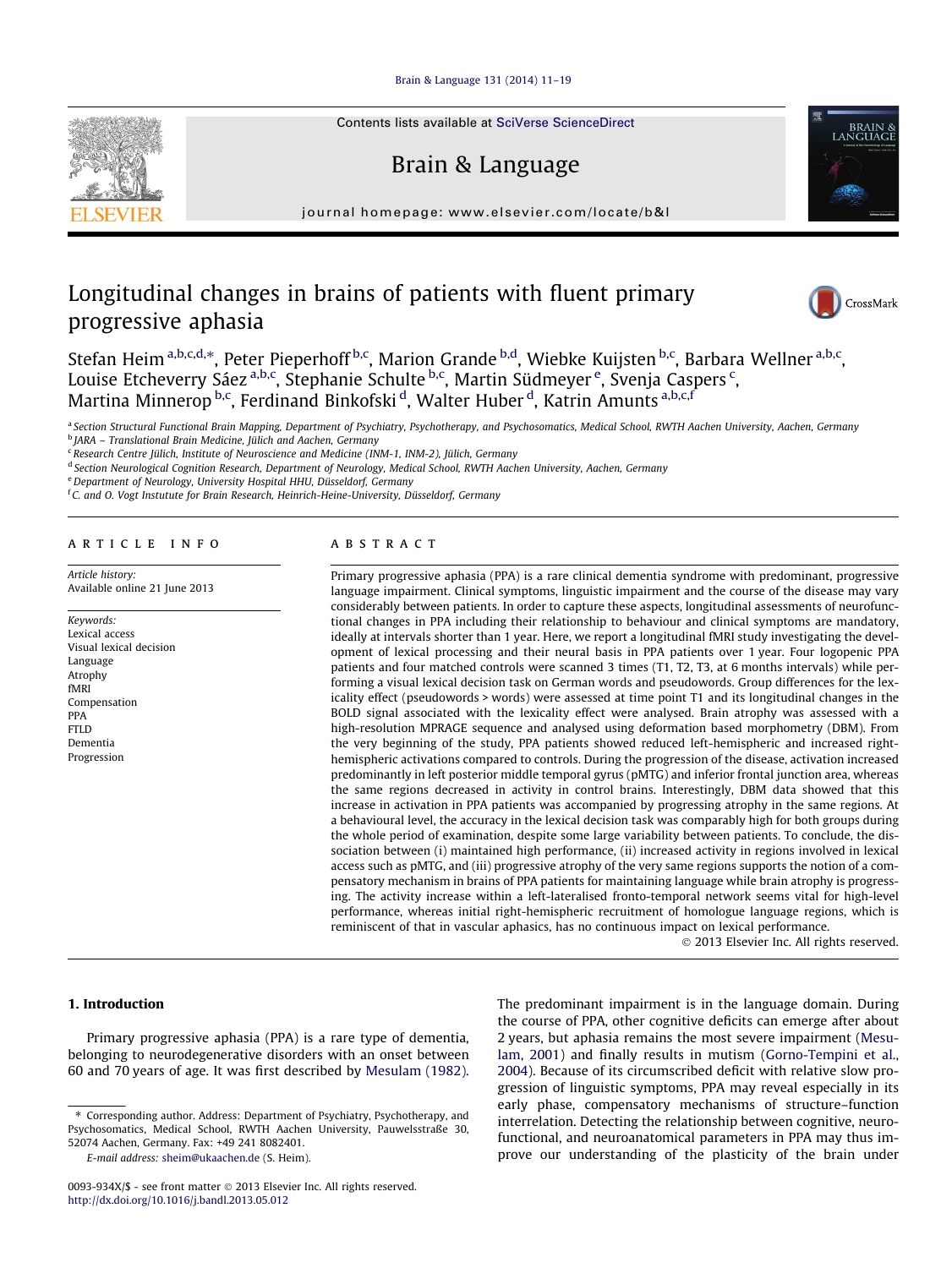pathological conditions. Consequently, this knowledge may help formulate a more general model which extends to other degenerative diseases and which may be the ground to understand the role of neurofunctional changes e.g. in other types of dementia.

In the literature, several attempts have been made to classify subtypes of PPA according to their predominant aphasic symptoms, e.g. syntactic/agrammatic deficits vs. semantic or phonological retrieval problems (e.g. [Sonty et al., 2003](#page--1-0)). The most widely agreed-upon distinction pertains to (at least) one non-fluent/agrammatic type and one fluent type with word finding difficulties. Some authors (e.g. [Snowden, Neary, & Mann, 1996](#page--1-0); [Neary et al., 1998](#page--1-0); [Hodges, Patter](#page--1-0)[son, Oxbury, & Funnell, 1992](#page--1-0)) further distinguish between this fluent PPA variant and semantic dementia (SD): Whereas in SD, semantic memory loss is generally evident in verbal as well as non-verbal tasks, patients with fluent PPA only have circumscribed deficits in lexical semantics but are unimpaired in non-verbal semantic tasks. The distinct symptoms in subtypes of PPA are associated with different patterns of atrophy in frontal (non-fluent PPA) vs. temporal (fluent PPA) cortices (e.g. [Mesulam et al., 2009\)](#page--1-0). Often atrophy emerges in parallel with hypoperfusion ([Perneczky, Diehl-](#page--1-0)[Schmid, Pohl, Drzezga, & Kurz, 2007\)](#page--1-0). [Gorno-Tempini et al. \(2011\)](#page--1-0) have recently published a new guideline for the classification of PPA in non-fluent/agrammatic, semantic, and logopenic PPA.

The underlying neurofunctional mechanism of progression of aphasic symptoms in PPA remains largely unknown. Cross-sectional studies of cerebral blood flow showed differences between PPA patients in different stages of progression; however, these differences intermingled with regional perfusion changes in healthy aging subjects ([Meinzer et al., 2009](#page--1-0)). Evidence for a reduced structural and functional connectivity in brains of PPA patients likewise rely on cross-sectional rather than longitudinal data ([Oliveira et al., 2011;](#page--1-0) [Sonty et al., 2007\)](#page--1-0). In order to distinguish pathological changes from normal age-related changes, longitudinal examinations are mandatory (e.g. [Rogalski et al., 2011\)](#page--1-0), which should cover short time intervals. In addition, such studies are capable of disclosing the course of pathological changes in the individual patient, a necessary prerequisite towards personalised therapy (e.g. [Dressel et al., 2010](#page--1-0)).

The present study was designed to address longitudinal changes in language performance and underlying neurofunctional changes in PPA. Over the course of 1 year, fluent (logopenic) PPA patients and matched controls were repeatedly examined at intervals of 6 months (time point T1: 0 months; time point T2: 6 months; time point T3: 12 months). In this study, we employed a lexical decision task including a battery of words and pseudowords. This lexical decision task, which was performed during fMRI scanning, tested for skills of receptive language processing, and avoided problems with expressive language in later stages of the disease. The ''lexicality effect'' (pseudowords vs. words), a well-established indicator of visual-lexical processing [\(Binder, Medler, Desai, Conant, & Lie](#page--1-0)[benthal, 2005; Carreiras, Mechelli, Estévez, & Price, 2007](#page--1-0)) was used to investigate lexical processing in fluent PPA. Based on findings in the literature, the following hypotheses were tested: (1) Considering that atrophy is often associated with hypoperfusion ([Acosta-](#page--1-0)[Cabronero et al., 2011; Perneczky et al., 2007\)](#page--1-0) indicating reduced neuronal activity ([Hughes, Nestor, Hodges, & Rowe, 2011](#page--1-0)), we tested the hypothesis that brains of PPA patients show hypoperfusion (and hence, reduced BOLD signal) relative to controls, which becomes more pronounced over time. (2) During aging ([Meinzer](#page--1-0) [et al., 2009](#page--1-0)) as well as in aphasic patients after stroke (e.g. [Saur](#page--1-0) [et al., 2006](#page--1-0)), an additional recruitment of right-hemispheric regions was observed for language processing. In this context we asked the question about comparable effects during disease progression. (3) Finally, we examined whether the differences in functional activations found in the aforementioned experiments were associated with local structural changes. To this end, relative changes of the activation clusters found in the fMRI experiments were computed by means of longitudinal deformation field morphometry ([Pieperhoff et al., 2008\)](#page--1-0).

## 2. Materials and methods

#### 2.1. Participants

Four fluent logopenic PPA patients<sup>1</sup> (mean age  $\pm$  SD:  $65.8 \pm 7.0$  years; 2 women; all right-handed according to the Edinburgh Inventory by [Oldfield, 1971](#page--1-0)) and four matched control subjects  $(66.5 \pm 6.5 \text{ years}; 2 \text{ women})$  were examined repeatedly on three occasions over the course of 1 year. The details about the individual patients and control subjects are provided in [Table 1.](#page--1-0) The intelligence of the participants was in the average range.<sup>2</sup> All PPA patients reported increasing word finding problems when first seeking clinical consultation, which had been 1–4 years before inclusion in the present study, and consequently received speech-language therapy. $3$  The controls were matched with respect to age, gender, and education ([Table 1\)](#page--1-0).

Behavioural examination of patients and controls involved the Aachener Aphasie Test (AAT; [Huber, Poeck, Weniger, & Willmes,](#page--1-0) [1983\)](#page--1-0), a standard German aphasia test, and the Birmingham Object Recognition Battery (BORB; [Riddoch & Humphreys, 1983](#page--1-0)). The AAT includes the assessment of spontaneous speech samples with respect to communication (COM), articulation (ART), and speech automatism (AUT), as well as semantic (SEM), syntactic (SYN), and phonological (PHO) symptoms, which are scored by the investigator. Furthermore, seven standardised subtests are available: Token Test (TT), Repetition (REP), Literary Language (LL), Picture Naming (NAM), Auditory Comprehension (AC), Auditory Sentence Comprehension (ASC), and Reading Comprehension (RC). The BORB assesses non-verbal semantic processing and can thus be used to determine the presence or absence of semantic dementia in patients with language impairment.

The results are given in [Table 1.](#page--1-0) According to the AAT, significant language impairment in the PPA group was observed for Picture Naming (Mann–Whitney  $U = 0.5$ ;  $p = 0.029$ ) and Repetition (Mann–Whitney  $U = 0.0$ ;  $p = 0.029$ ), but not for the Token Test (Mann–Whitney  $U = 4.0$ ;  $p = 0.343$ ). Expressive language showed predominantly semantic speech errors. These were restricted to the verbal domain: Semantic dementia was excluded with the BORB, in which all patients showed no impairments.

### 2.2. Study design

Patients with fluent PPA and matched control subjects were tested three times over the course of 1 year. Each subject was scanned 3 times, once initially (T1) and then again after approximately 6 (T2) and 12 months (T3). At each time point, all subjects performed a visual lexical decision task on 48 German words and 48 pseudowords. This test requires deciding whether the stimulus was a real German word (e.g. KATZE – cat) or a pronounceable German pseudoword (e.g. KURAL) with no meaning in German. Stimuli were presented visually using Presentation<sup>®</sup> software (Neurobehavioral Systems, Albany, CA). Button-press responses

 $1$  For a multivariate description of the cognitive development of three of the PPA patients please see [Etcheverry et al. \(2012\)](#page--1-0).

<sup>2</sup> T scores in the LPS 50 + [\(Sturm, Willmes & Horn, 1993\)](#page--1-0) between 40 and 60, except patient CC with  $T = 38$ , and remained stable throughout the study (score of patient CC at T3:  $T = 41$ , i.e. average).

<sup>&</sup>lt;sup>3</sup> Speech therapy may be conceived as slowing down the progression of the linguistic effects of PPA, i.e. reducing the size of longitudinal effects. Additionally, speech therapy may provide the patient with particular cognitive strategies to compensate his/her deficits, which, in turn, may reduce existing variability between patients. Future studies will have to elucidate in more detail the role of, possibly different types of, speech therapy in different subtypes of PPA.